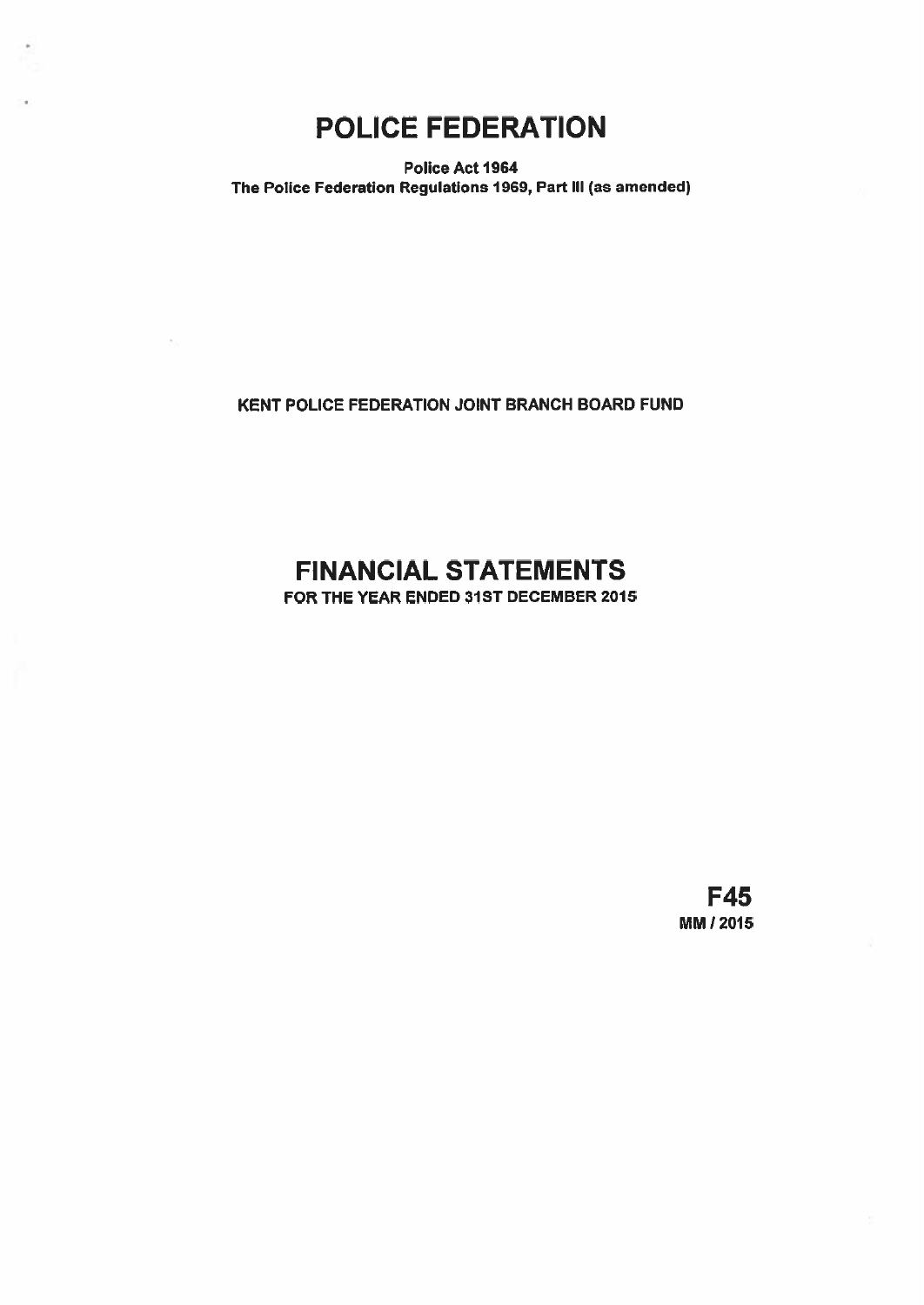# KENT POLICE FEDERATION JOINT BRANCH BOARD FUND

# YEAR ENDED 31ST DECEMBER 2015

| <b>CHAIRMAN</b>  | Constable Ian Jeffrey Pointon<br><b>Police Headquarters</b><br><b>Sutton Road</b><br>Maidstone<br>Kent ME15 9BZ                                                                                    |
|------------------|----------------------------------------------------------------------------------------------------------------------------------------------------------------------------------------------------|
| <b>SECRETARY</b> | <b>Constable Michael Simon Roberts</b><br><b>Police Headquarters</b><br><b>Sutton Road</b><br>Maidstone<br>Kent ME15 9BZ                                                                           |
| <b>TREASURER</b> | <b>Inspector Tim Packham</b><br><b>Police Headquarters</b><br><b>Sutton Road</b><br>Maidstone<br>Kent ME15 9BZ                                                                                     |
| <b>AUDITORS</b>  | George Hay & Company,<br><b>Chartered Accountants &amp; Statutory Auditors</b><br>83 Cambridge Street,<br>Pimlico.<br>London, SW1V 4PS.                                                            |
| <b>TRUSTEES</b>  | <b>Constable Andy Rhodes</b><br><b>Police Headquarters</b><br>Sutton Road<br>Maidstone<br>Kent ME15 9BZ<br>Sergeant Simon Hiscock<br><b>Police Headquarters</b><br><b>Sutton Road</b><br>Maidstone |
|                  | Kent ME15 9BZ<br><b>Inspector Evan Jones</b>                                                                                                                                                       |

Police Headquarters Sutton Road Maidstone Kent ME15 9BZ

SHOW NAMES AND ADDRESSES OF ABOVE OFFICIALS AND QUALIFICATIONS OF AUDITORS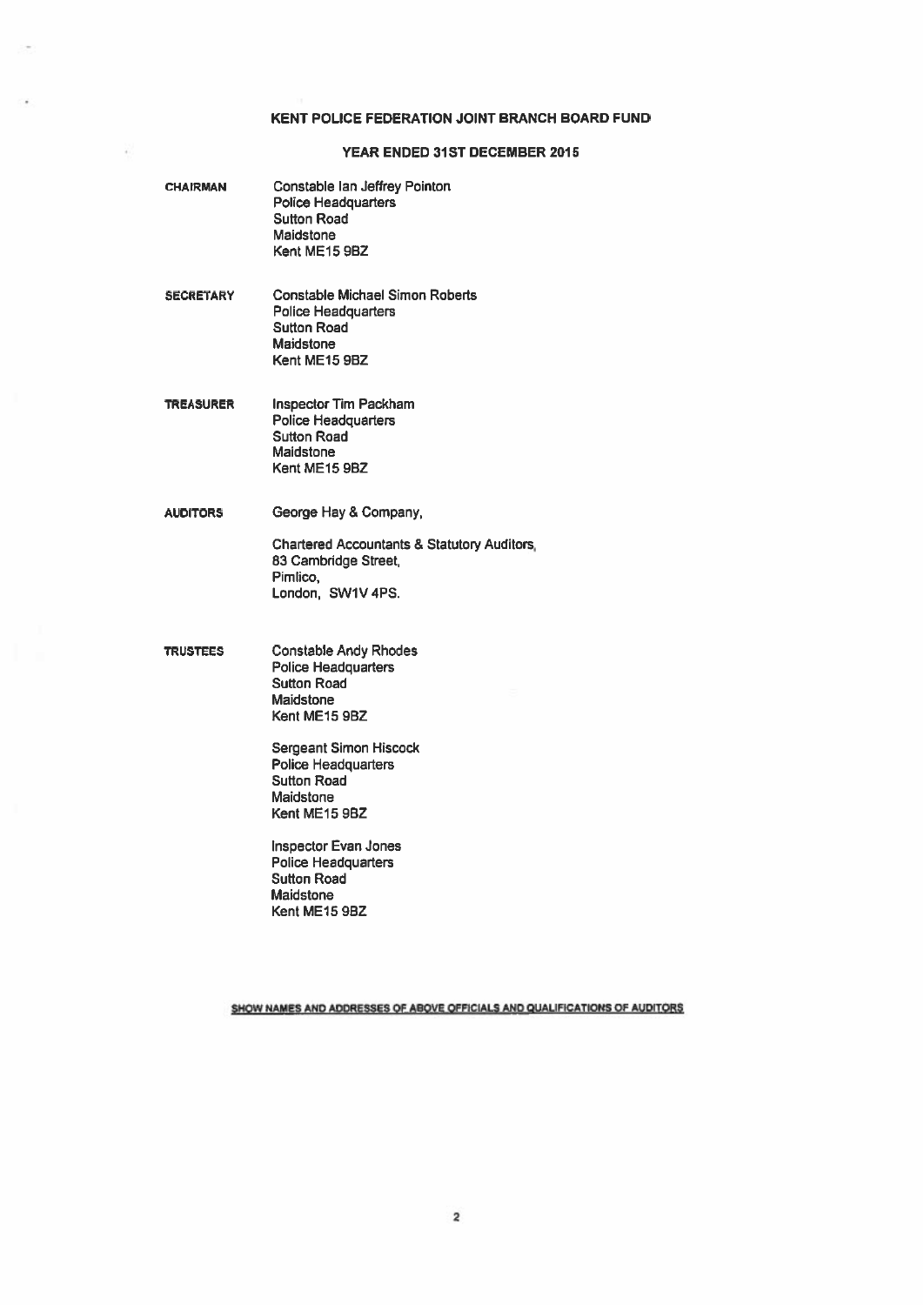# INDEPENDENT AUDITOR'S REPORT TO THE MEMBERS OF KENT POLICE FEDERATION JOINT BRANCH BOARD FUND

We have audited the financial statements or the Kent Police Federation Joint Branch Board Fund for the year ended 31st December 2015, which comprise the Income and Expenditure Account, the Balance Sheet, and the related notes. The financial statements have been prepared under the requirements of the Police Federation Regulations and Fund Rules.

This repor<sup>t</sup> is made solely to the Fund's members, as <sup>a</sup> body. Our audit work has been undertaken so that we might state to the Fund's members those matters we are required to state to them in an auditor's repor<sup>t</sup> and for no other purpose. To the fullest extent permitted by law, we do not accep<sup>t</sup> or assume responsibility to anyone other than the Fund and the Fund's members as <sup>a</sup> body, for our audit work, for this report, or for the opinions we have formed,

#### Respective responsibilities of the management committee and auditors

As explained more fully in the Statement of Management Committee's Responsibilities set out in the notes to the financial statements the managemen<sup>t</sup> committee are responsible for the preparation of the financial statements and for being satisfied that they fairly reflect the state of the Fund's affairs as at 31st December 2015 and of its results for the year then ended,

Our responsibility is to audit and express an opinion on the financial statements in accordance with applicable law and International Standards on Auditing (UK and Ireland). Those standards require us to comply with the Auditing Practices Board's Ethical Standards for Auditors.

#### Scope of the audit of the financial statements

An audit involves obtaining evidence about the amounts and disclosures in the financial statements sufficient to give reasonable assurance that the financial statements are free from material misstatement, whether caused by fraud or error, This includes an assessment of: whether the accounting policies are appropriate to the Fund's circumstances and have been consistently applied and adequately disclosed; the reasonableness of significant accounting estimates made by the managemen<sup>t</sup> committee; and the overall presentation of the financial statements,

#### Opinion on financial statements

In our opinion the financial statements:

- fairly reflect the state of the Fund's affairs as at 31st December 2015 and of its results for the year then ended;
- have been property prepared in accordance with the measurement principles of United Kingdom Generally Accepted Accounting Practice; and
- have been prepared in accordance with the Police Federation Regulations and Fund Rules,

#### Other Matters

The financial statements for the year ended 31st December 2015 includes all funds raised for the purpose of the Joint Brand, Board Fund in accordance with Regulation 2 Police Federation (Amendment) Regutations 2015.

Signed'.,.,,..,...,,.,..,,..,.,...,..,.,..,.,..,..,

George Hay & Company Chartered Accountants & Statutory Auditors 83 Cambridge Street Pimlico London SW1V 4PS Dated: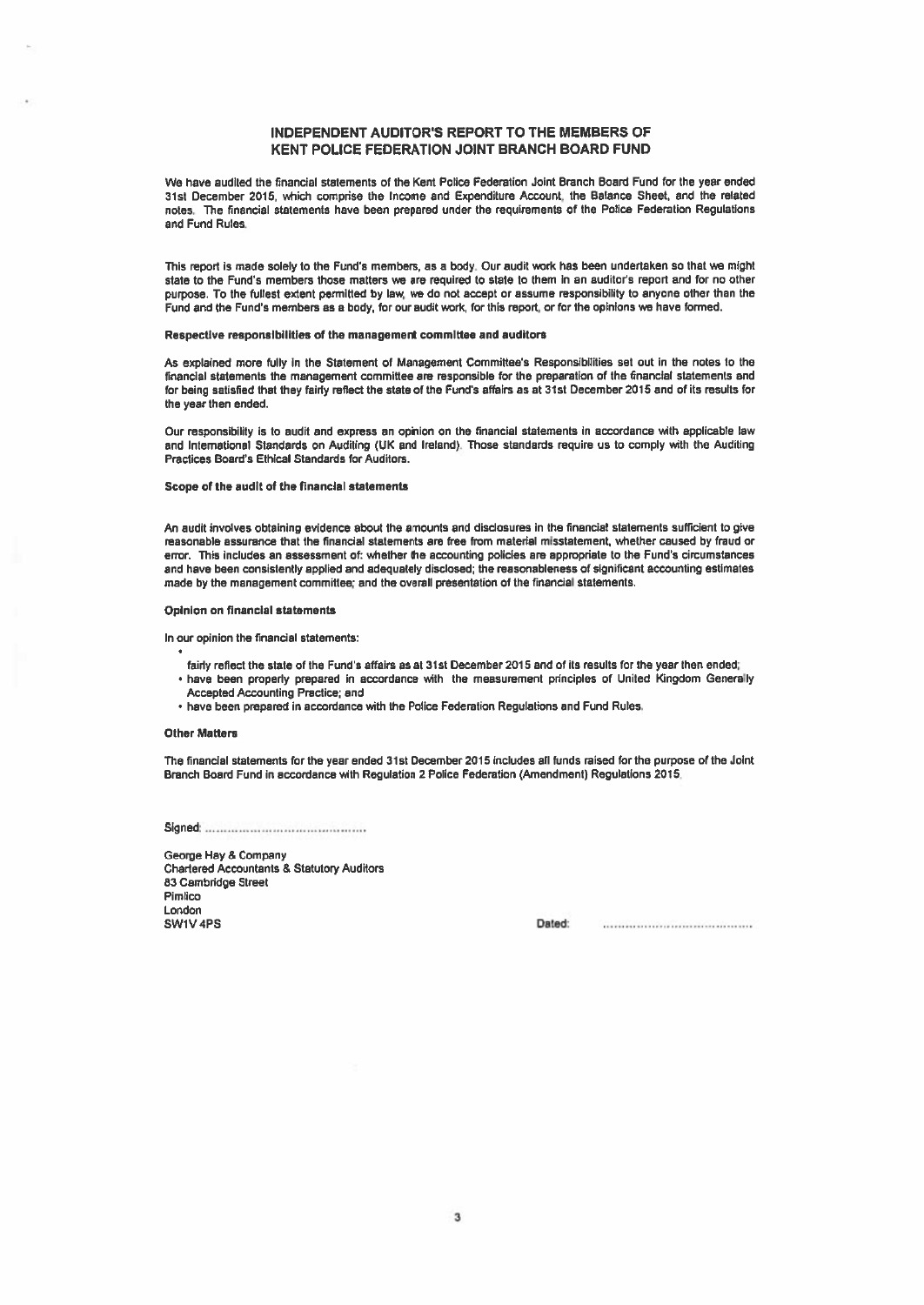# KENT POLICE FEDERATION JOINT BRANCH BOARD FUND

# INCOME AND EXPENDITURE ACCOUNT FOR THE YEAR ENDED 31ST DECEMBER 2015

|                                                                                                                                                | $(01.01.15 -$ | $(01.04.15 -$ |   | 2015      |   | 2014       |
|------------------------------------------------------------------------------------------------------------------------------------------------|---------------|---------------|---|-----------|---|------------|
| <b>INCOME</b>                                                                                                                                  | 31.03.15      | 31.12.15)     |   |           |   |            |
| <b>Weekly Subscriptions</b>                                                                                                                    |               |               |   |           |   |            |
| <b>Constables</b>                                                                                                                              | 159,323       | 409,565       |   | 568,888   |   | 615,974    |
| <b>Sergeants</b>                                                                                                                               | 31,768        | 94,283        |   | 126,051   |   | 125,704    |
| Inspectors                                                                                                                                     | 14.718        | 43.224        |   | 57.942    |   | 61,438     |
|                                                                                                                                                |               |               |   | 752.881   |   | 803,116    |
|                                                                                                                                                | $(01.01.15 -$ | $(01.04.15 -$ |   |           |   |            |
| Less: Payable to Central/Joint Committee                                                                                                       | 31.03.15      | 31.12.15      |   |           |   |            |
| Constables                                                                                                                                     | 111,526       | 286,696       |   | 398,222   |   | 431,182    |
| Sergeants                                                                                                                                      | 22,238        | 65,998        |   | 88,236    |   | 87,993     |
| Inspectors                                                                                                                                     | 10,303        | 30.257        |   | 40,560    |   | 43,006     |
| <b>Joint Central Committee</b>                                                                                                                 |               |               |   |           |   |            |
|                                                                                                                                                |               |               |   | 527,018   |   | 562,181    |
| <b>NET INCOME</b>                                                                                                                              |               |               |   | 225,863   |   | 240,935    |
| Less: ADMINISTRATIVE EXPENSES (Note 1)                                                                                                         |               |               |   | 173,204   |   | 173,577    |
| <b>SURPLUS OF SUBSCRIPTION INCOME</b><br><b>OVER EXPENDITURE</b>                                                                               |               |               |   | 52,659    |   | 67,358     |
| Add: Other Income - (Note 1.1)<br>To include all income as specified in Regulation 2c in the<br>Police Federation (Amendments) Regulation 2015 |               |               |   | 72,054    | £ | 68,581     |
| <b>SURPLUS FOR THE YEAR</b><br><b>BEFORE GAINS / (LOSSES)</b>                                                                                  |               |               |   | 124,713   |   | 135,939    |
| Gains / (Losses) - (Note 1.2)                                                                                                                  |               |               |   | 473       |   | (2, 207)   |
| <b>SURPLUS FOR THE YEAR</b>                                                                                                                    |               |               |   | 125,186   |   | 133,732    |
| <b>ACCUMULATED FUND BROUGHT FORWARD</b>                                                                                                        |               |               |   | 1,694,837 |   | 1,561,105  |
| <b>ACCUMULATED FUND CARRIED FORWARD</b>                                                                                                        |               |               | Ξ | 1,820,023 |   | £1,694,837 |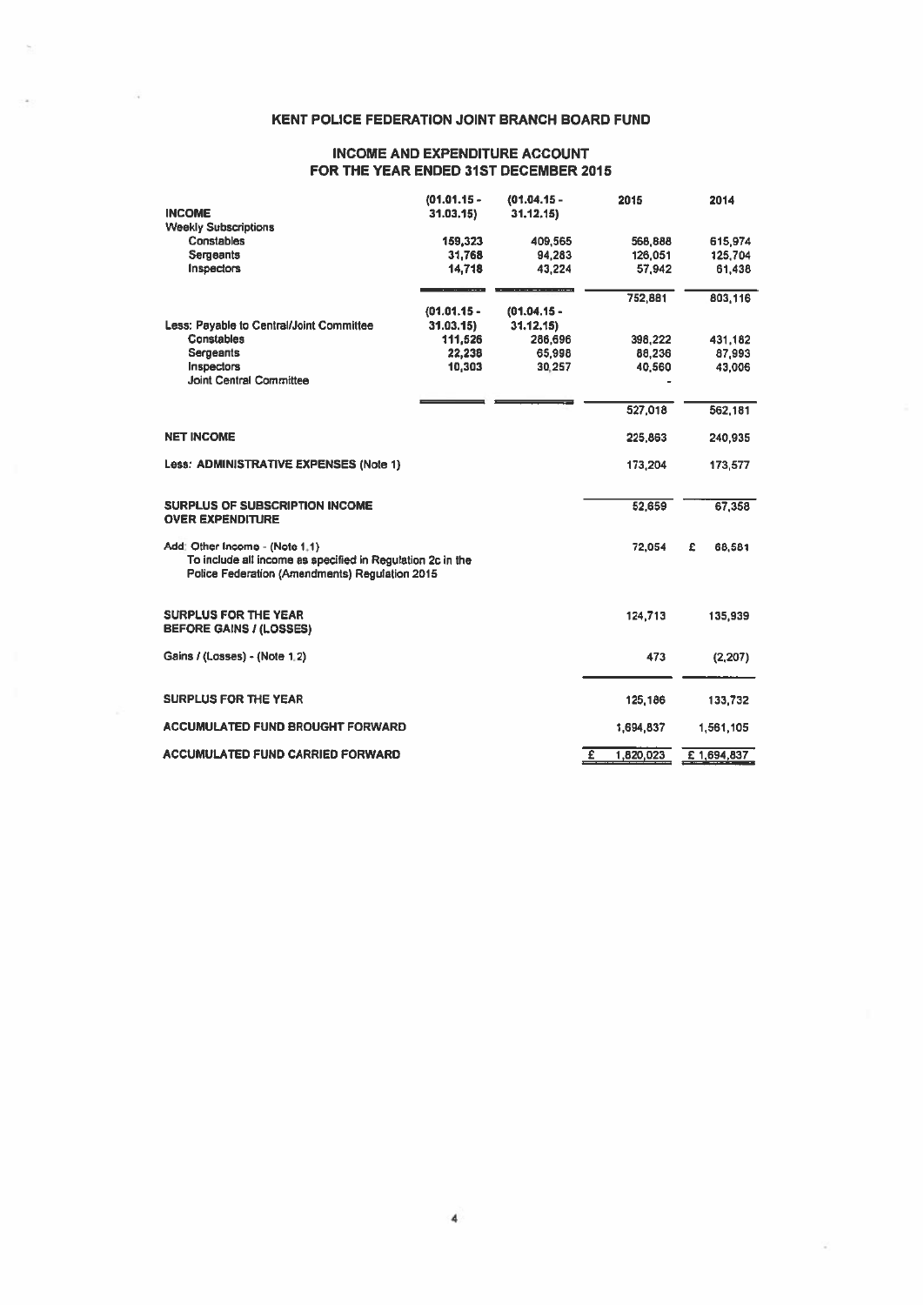# KENT POLICE FEDERATION JOINT BRANCH BOARD FUND

# BALANCE SHEET AS AT 31ST DECEMBER 2015

|                                                                             |         | Accumulated<br>Depreciation/ | 2015           | 2014       |
|-----------------------------------------------------------------------------|---------|------------------------------|----------------|------------|
|                                                                             | Cost    | Revaluation/<br>Impairment   | Net Book Value |            |
| <b>FIXED ASSETS</b>                                                         |         |                              |                |            |
| <b>Office Equipment</b>                                                     | 11,279  | 10,029                       | 1,250          | 1.667      |
| <b>Computer Equipment</b>                                                   | 61,990  | 55,314                       | 6,676          | 8,139      |
| Investments                                                                 | 257,590 |                              | 257,590        | 261,491    |
| Others - (Specify)                                                          |         |                              |                |            |
|                                                                             | 330,859 | 65,343                       | 265,516        | 271,297    |
| <b>CURRENT ASSETS</b>                                                       |         |                              |                |            |
| <b>Subscriptions Due</b>                                                    |         | 67,356                       |                | 76.652     |
| Cash at Bank and in Hand                                                    |         | 1,543,650                    |                | 1,413,756  |
| <b>Debtors</b>                                                              |         | 69,867                       |                | 69,524     |
| <b>Stock</b>                                                                |         | 3,637                        |                | 5,660      |
|                                                                             |         | 1,684,510                    |                | 1,565,592  |
| Less:                                                                       |         |                              |                |            |
| <b>CURRENT LIABILITIES</b>                                                  |         |                              |                |            |
| Contributions due to Joint/Central Committee (Note 4)                       |         | (85, 971)                    |                | (52, 114)  |
| <b>Corporation Tax</b>                                                      |         | 2,683                        |                | 2,268      |
| <b>Other Creditors</b>                                                      |         | 196,707                      |                | 167.652    |
| <b>Sundry Accrued Expenses</b>                                              |         | 16,584                       |                | 24,246     |
|                                                                             |         | 130.003                      |                | 142.052    |
|                                                                             |         |                              |                |            |
| <b>NET CURRENT ASSETS/(LIABILITIES)</b>                                     |         |                              | 1,554,507      | 1,423,540  |
| TOTAL ASSETS LESS CURRENT LIABILITIES                                       |         |                              | 1.820.023      | 1,694,837  |
|                                                                             |         |                              |                |            |
| <b>CREDITORS: amounts falling due after more than one year</b><br>(Specify) |         |                              |                |            |
|                                                                             |         |                              |                |            |
| <b>NET ASSETS</b>                                                           |         |                              | £<br>1,820,023 | £1,694,837 |
| <b>REPRESENTED BY</b>                                                       |         |                              |                |            |
| <b>Accumulated Fund</b>                                                     |         |                              | 1,820,023      | 1,694,837  |
| Other Reserves - (Specify)                                                  |         |                              |                |            |
|                                                                             |         |                              | 1,820,023<br>£ | £1,694,837 |
|                                                                             |         |                              |                |            |

We certify that we have fully complied with the Regulation <sup>2</sup> Police Federation (Amendment) Regulations <sup>2015</sup> and disclosed in the F45 all funds of which we are a beneficiary. We understand that failure to comply with this Regulation could be deemed <sup>a</sup> criminal and/or Police Disciplinary matter.

Signed CHAIRMAN

Signed TREASURER

Date accounts approved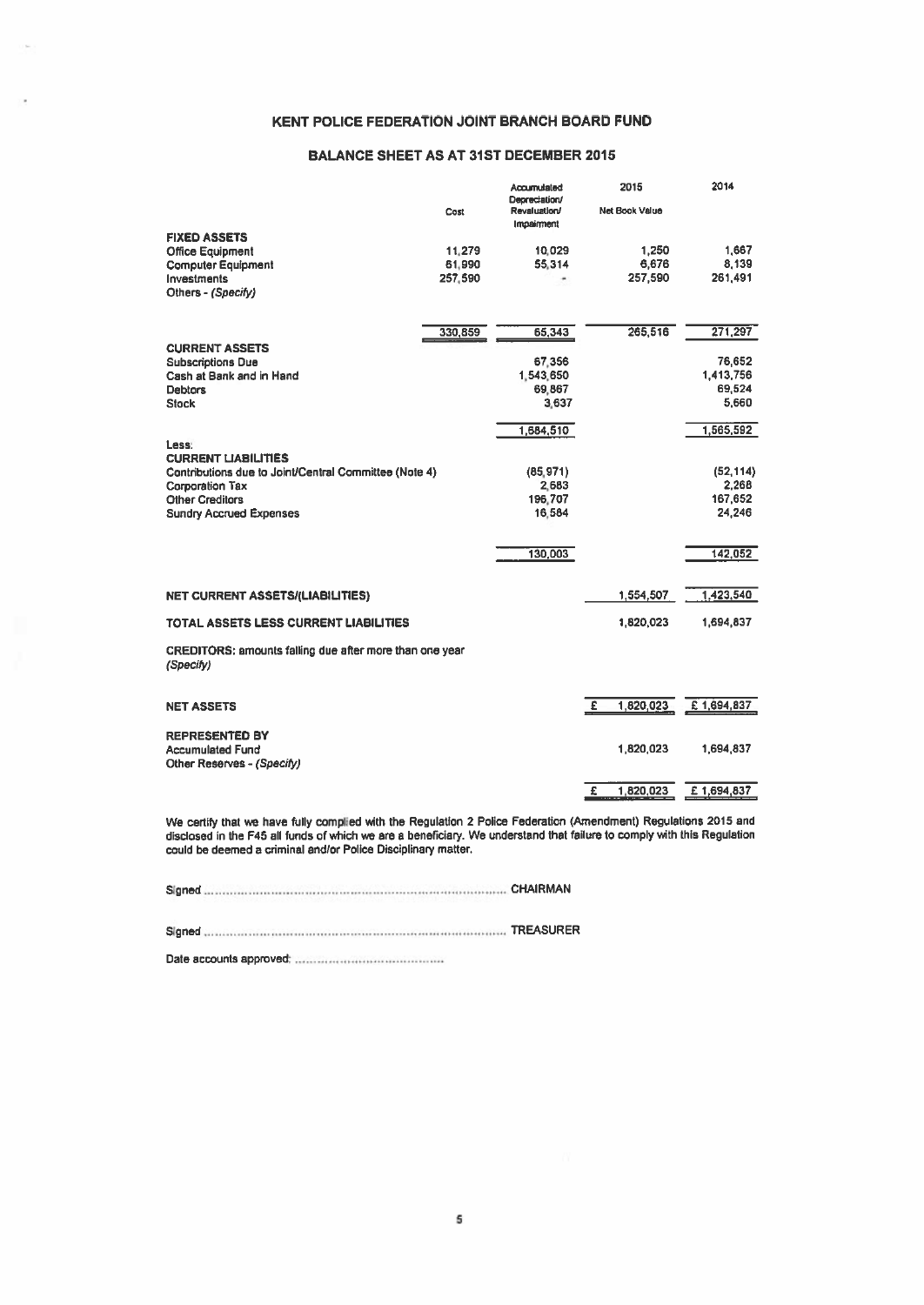# KENT POLICE FEDERATION JOINT BRANCH BOARD FUND NOTES TO THE FINANCIAL STATEMENTS FOR THE YEAR ENDED 31ST DECEMBER 2015

|    |                                                      | 2015   | 2014   |
|----|------------------------------------------------------|--------|--------|
| 1. | <b>ADMINISTRATIVE EXPENSES</b>                       |        |        |
|    | <b>Advertising</b>                                   |        |        |
|    | <b>Annual Conference</b>                             | 8,343  | 8.508  |
|    | <b>Audit and Accountancy Charges</b>                 | 3.537  | 3.369  |
|    | <b>Bank Charges</b>                                  | 111    | 83     |
|    | <b>Clerical Assistance and Social Security Costs</b> | 59.238 | 59,610 |
|    | <b>Computer Consumables</b>                          | 5,074  | 5.073  |
|    | <b>Corporation Tax</b>                               | 2,680  | 2,293  |
|    | Depreciation                                         | 3.171  | 4.405  |
|    | Donations -                                          |        |        |
|    | Old Comrades raffle prizes                           |        | 50     |
|    | <b>Salvation Army</b>                                |        | 250    |
|    | <b>Police Roll Honour Trust</b>                      | ٠      | 250    |
|    | <b>Rupert Fund</b>                                   |        | 275    |
|    | National Police Memorial Day                         | 3.000  | 3,000  |
|    | Rupert Fund, rugby shirts and ball for raffle        | 78     |        |
|    | Old Comrades raffle prizes                           | 50     |        |
|    | Gary McCloy & Tom Duff - Care of Police Surv         | 1,000  |        |
|    | Honoraria                                            | 19,348 | 19,588 |
|    | Insurance                                            | 757    | 689    |
|    | Meeting Expenses(other meeting)                      | 2.646  | 1,859  |
|    | Meeting Expenses(open meeting)                       |        | 6.684  |
|    | <b>Offical Publications</b>                          | 1,885  | 360    |
|    | Out-of-Pocket Expenses                               | 220    | 365    |
|    | Postage, Printing and Stationery                     | 1.434  | 2.887  |
|    | <b>Repairs and Maintenance</b>                       | 355    | 1.902  |
|    | <b>Sundry Expenses</b>                               | 956    | 1,065  |
|    | <b>Telephone Charges</b>                             | 2.132  | 2.193  |
|    | <b>Travelling and Subsistence</b>                    | 38.424 | 34.372 |
|    | Other Expenses - (Specify)                           |        |        |
|    | <b>Clerical Assistants' Pension Contributions</b>    |        |        |
|    | <b>Equipment Hire</b>                                |        |        |
|    | <b>Legal and Professional</b>                        | 3.965  | 5.567  |
|    | Website costs                                        | 4.800  | 5.040  |
|    | <b>RUC Widows expenses</b>                           | 2,060  | 2.233  |
|    | <b>Presentations and Retirement Gifts</b>            | 5,248  | 1,282  |
|    | Subscriptions                                        | ٠      |        |
|    | <b>Training Costs</b>                                | 2.692  | 325    |
|    |                                                      |        |        |

|   | TOTAL AS PER INCOME AND EXPENDITURE ACCOUNT                                                                                                                                          | £ | 173,204                                  | £ | 173,577                                  |
|---|--------------------------------------------------------------------------------------------------------------------------------------------------------------------------------------|---|------------------------------------------|---|------------------------------------------|
|   |                                                                                                                                                                                      |   | 2015                                     |   | 2014                                     |
|   | <b>OTHER INCOME</b>                                                                                                                                                                  |   |                                          |   |                                          |
|   | Reimbursement of administration expenses<br><b>Donations received</b><br>Other Income<br>Interest<br><b>Investment Income</b><br><b>UK Government stocks</b><br>Regulation 2c income |   | 56,137<br>620<br>6,154<br>7,920<br>1,223 |   | 53,742<br>522<br>5,132<br>7,600<br>1,585 |
|   | TOTAL AS PER INCOME AND EXPENDITURE ACCOUNT                                                                                                                                          | £ | 72,054                                   | £ | 68,581                                   |
|   |                                                                                                                                                                                      |   | 2015                                     |   | 2014                                     |
| 1 | GAINS / (LOSSES)                                                                                                                                                                     |   |                                          |   |                                          |
|   | Gain (loss) on investments                                                                                                                                                           |   | 473                                      |   | (2, 207)                                 |
|   | TOTAL AS PER INCOME AND EXPENDITURE ACCOUNT                                                                                                                                          | £ | 473                                      | £ | (2, 207)                                 |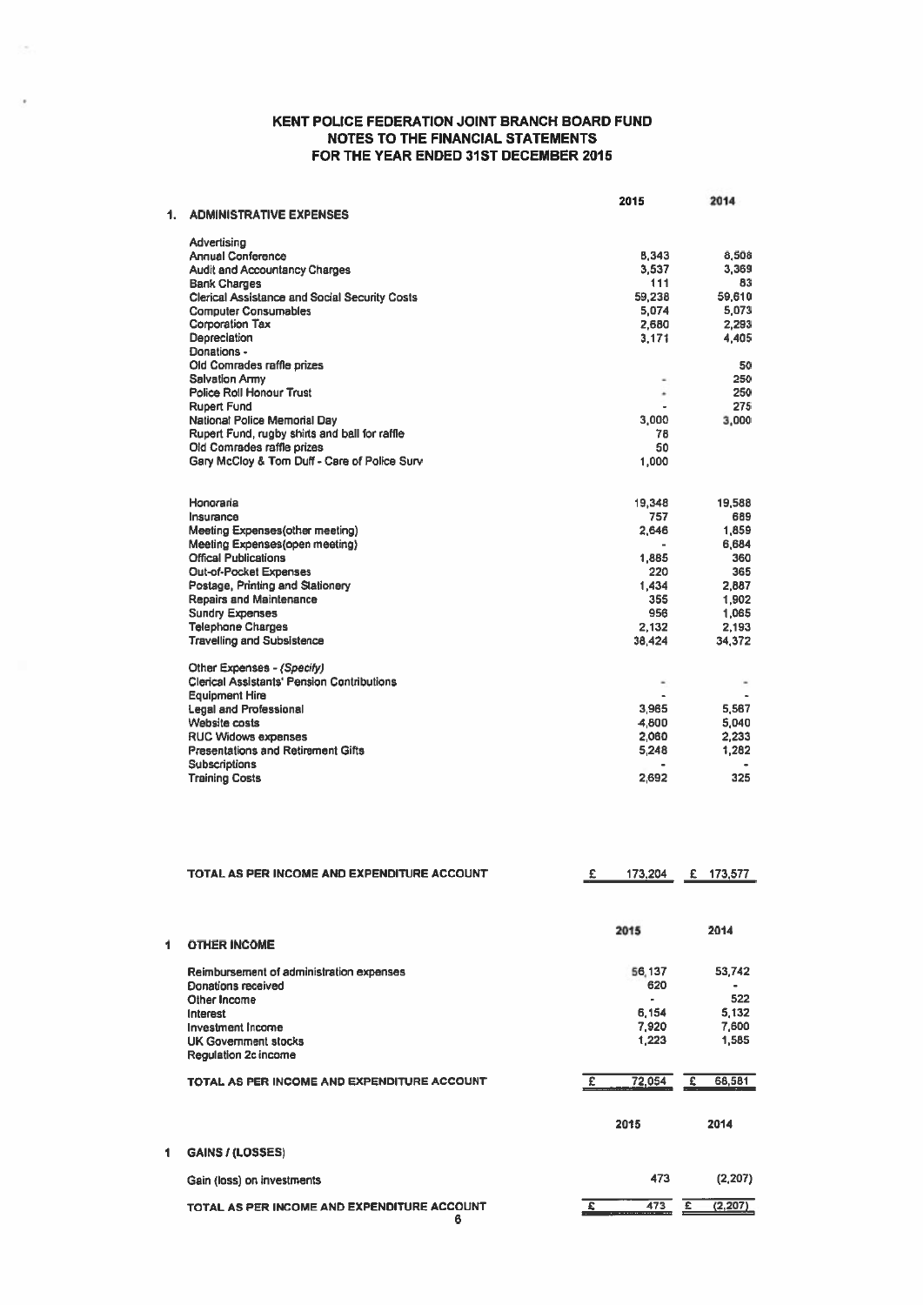# KENT POLICE FEDERATION JOINT BRANCH BOARD FUND NOTES TO THE FINANCIAL STATEMENTS FOR THE YEAR ENDED 31ST DECEMBER 2015

#### 2. ACCOUNTING POLICIES

#### A. Accounting Convention

The financial statements have been prepared under the historic cost convention.

#### B. Income

Income is primarily derived from subscriptions collected from the Funds members. Other income sources may include rental/investment income and income generated from providing member services.

#### C. Expenditure Expenditure is shown inclusive of Value Added Tax.

#### D. Depreciation

Depreciation has been calculated at rates required to write off the relevant assets over their anticipated lives. The applicable annual rates are:<br>Furniture and Fittings

Fumiture and Fittings<br>
Computer Equipment<br>
Computer Equipment<br>  $\begin{array}{r} -15\% \text{ straight line basis} \end{array}$ Computer Equipment<br>
Other Assets<br>  $-25%$  reducing balance Property - (Specify)

- 
- 
- 25% reducing balance basis

#### E. Taxation

Provision is made for Corporation Tax in respec<sup>t</sup> of the Fund's liability to taxation on investment income, capital gains and income derived from third party transactions.

F. investments (if applicable)

Investments are shown in the financial statements at cost less provision for impairment in value.

G. Other Policies - (Specify)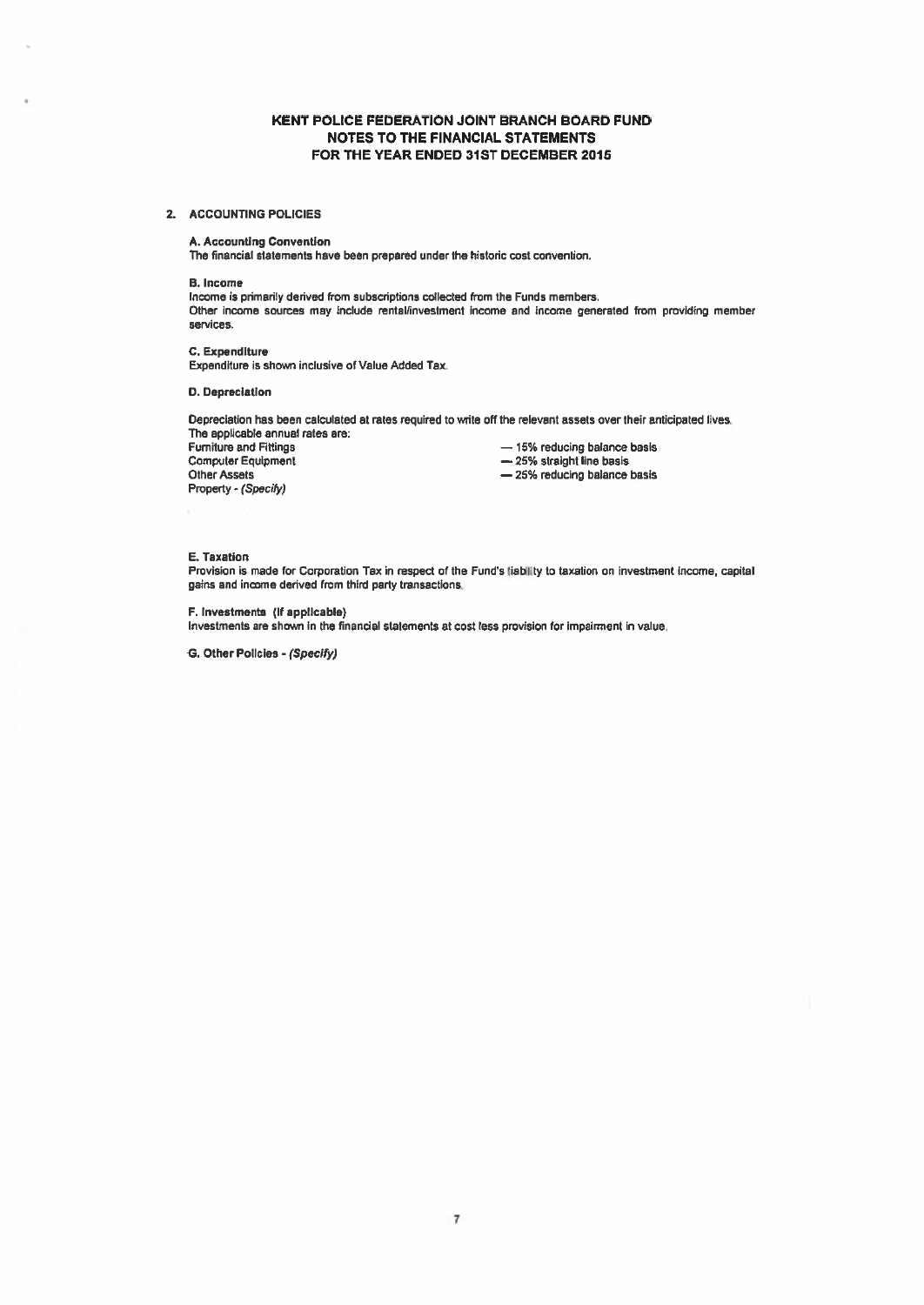# KENT POLICE FEDERATION JOINT BRANCH BOARD FUND NOTES TO THE FINANCIAL STATEMENTS FOR THE YEAR ENDED 31ST DECEMBER 2015

# 3. STATEMENT OF MANAGEMENT COMMITTEES RESPONSIBILITIES

# 4a. CONTRIBUTIONS DUE TO/(FROM) CENTRAL COMMITTEES (TO 31ST MARCH 2015)

|                   | 2015                       | 2014                  |
|-------------------|----------------------------|-----------------------|
| <b>Constables</b> | (8, 474)                   | (50, 318)             |
| Sergeants         | 638                        | 1,592                 |
| <b>Inspectors</b> | (3,886)                    | (3,388)               |
|                   | (11, 722)<br>------------- | (52, 114)<br>n<br>--- |

#### 4b. CONTRIBUTIONS DUE TO/(FROM) JOINT CENTRAL COMMITTEE (FROM 1ST APRIL 2015)

|                         |                                         | <b>KENT POLICE FEDERATION JOINT BRANCH BOARD FUND</b>                                                                                                                                                                              |                     |                    |
|-------------------------|-----------------------------------------|------------------------------------------------------------------------------------------------------------------------------------------------------------------------------------------------------------------------------------|---------------------|--------------------|
|                         |                                         | <b>NOTES TO THE FINANCIAL STATEMENTS</b><br>FOR THE YEAR ENDED 31ST DECEMBER 2015                                                                                                                                                  |                     |                    |
|                         |                                         |                                                                                                                                                                                                                                    |                     |                    |
|                         |                                         | STATEMENT OF MANAGEMENT COMMITTEE'S RESPONSIBILITIES                                                                                                                                                                               |                     |                    |
|                         |                                         | Regulation 18(2) of The Police Federation Regulations (as amended) requires the Committee, in relation to                                                                                                                          |                     |                    |
|                         |                                         | Federation funds held by it, to keep accounts showing all monies received or paid out and to cause the financial<br>statements for each year to be audited by an independent auditor. In causing the financial statements to be    |                     |                    |
|                         | prepared, the Committee is required to: |                                                                                                                                                                                                                                    |                     |                    |
|                         |                                         | • Select suitable accounting policies and apply them consistently.                                                                                                                                                                 |                     |                    |
|                         |                                         | • Make judgements and estimates that are reasonable and prudent.<br>Ensure that the financial statements are prepared on the going concern basis unless it is appropriate                                                          |                     |                    |
|                         | to presume otherwise.                   |                                                                                                                                                                                                                                    |                     |                    |
|                         |                                         | The Committee is responsible for keeping adequate accounting records and also is responsible for safe-guarding<br>the assets of the Fund and hence for taking reasonable steps for the prevention and detection of fraud and other |                     |                    |
| irregularities.         |                                         |                                                                                                                                                                                                                                    |                     |                    |
|                         |                                         |                                                                                                                                                                                                                                    |                     |                    |
|                         |                                         | CONTRIBUTIONS DUE TO/(FROM) CENTRAL COMMITTEES (TO 31ST MARCH 2015)                                                                                                                                                                |                     |                    |
|                         |                                         |                                                                                                                                                                                                                                    | 2015                | 2014               |
| Constables<br>Sergeants |                                         |                                                                                                                                                                                                                                    | (8,474)<br>638      | (50, 318)<br>1,592 |
| <b>Inspectors</b>       |                                         |                                                                                                                                                                                                                                    | (3,886)             | (3,388)            |
|                         |                                         |                                                                                                                                                                                                                                    |                     |                    |
|                         |                                         |                                                                                                                                                                                                                                    | (11, 722)<br>£      | £<br>(52, 114)     |
|                         |                                         | CONTRIBUTIONS DUE TO/(FROM) JOINT CENTRAL COMMITTEE (FROM 1ST APRIL 2015)                                                                                                                                                          |                     |                    |
|                         |                                         |                                                                                                                                                                                                                                    |                     |                    |
| Constables              |                                         |                                                                                                                                                                                                                                    | 2015<br>(73, 304)   | 2014               |
| Sergeants               |                                         |                                                                                                                                                                                                                                    | 1.198               |                    |
| <b>Inspectors</b>       |                                         |                                                                                                                                                                                                                                    | (2, 143)            |                    |
|                         |                                         |                                                                                                                                                                                                                                    | (74, 249)<br>£      | £                  |
|                         |                                         |                                                                                                                                                                                                                                    |                     |                    |
|                         |                                         | CONTRIBUTING AND NON CONTRIBUTING MEMBERS AT 31ST DECEMBER 2015                                                                                                                                                                    |                     |                    |
|                         | No. of Contributing                     | No. of Non Contributing                                                                                                                                                                                                            | Others <sup>*</sup> |                    |
|                         | <b>Members</b>                          | <b>Members</b>                                                                                                                                                                                                                     |                     |                    |

#### 5. CONTRIBUTING AND NON CONTRIBUTING MEMBERS AT 31ST DECEMBER 2015

|                  | No. of Contributing<br><b>Members</b> |       | No. of Non Contributing<br><b>Members</b> |      | Others <sup>*</sup> |      |
|------------------|---------------------------------------|-------|-------------------------------------------|------|---------------------|------|
|                  | 2015                                  | 2014  | 2015                                      | 2014 | 2015                | 2014 |
| Cadets           |                                       |       |                                           |      |                     |      |
| Constables       | 2.426                                 | 2,385 | 29                                        | 37   | 47                  | 24   |
| Sergeants        | 481                                   | 501   | 6                                         | 5    |                     |      |
| Inspectors/Chief | 219                                   | 233   |                                           | 6    |                     | з    |
| Inspectors       | ۰                                     |       |                                           |      |                     |      |
|                  | 3,126                                 | 3,119 | 42                                        | 48   | 50                  | 30   |

- This column refers to those members wtio are non contributors by virtue of receiving no pay, being on unpaid maternity leave or serving officers on career breaks. (JBB Circular 53/96 refers)

# 6. INVESTMENTS (if applicable)

|                      | Cost Less Provision |         | <b>Market Value</b> |              |
|----------------------|---------------------|---------|---------------------|--------------|
|                      | 2015                | 2014    | 2015                | 2014         |
| Equities             | 128,614             | 112,435 | 170,751             | 153, 157     |
| Fixed Interest Funds | 57,768              | 49.792  | 59,581              | 52.862       |
| Unit Trusts          | 71.208              | 99,264  | 99,983              | 122,377      |
| Others - (Specify)   |                     |         |                     |              |
|                      | 257,590             | 261,491 | 330.315             | 328,396<br>£ |